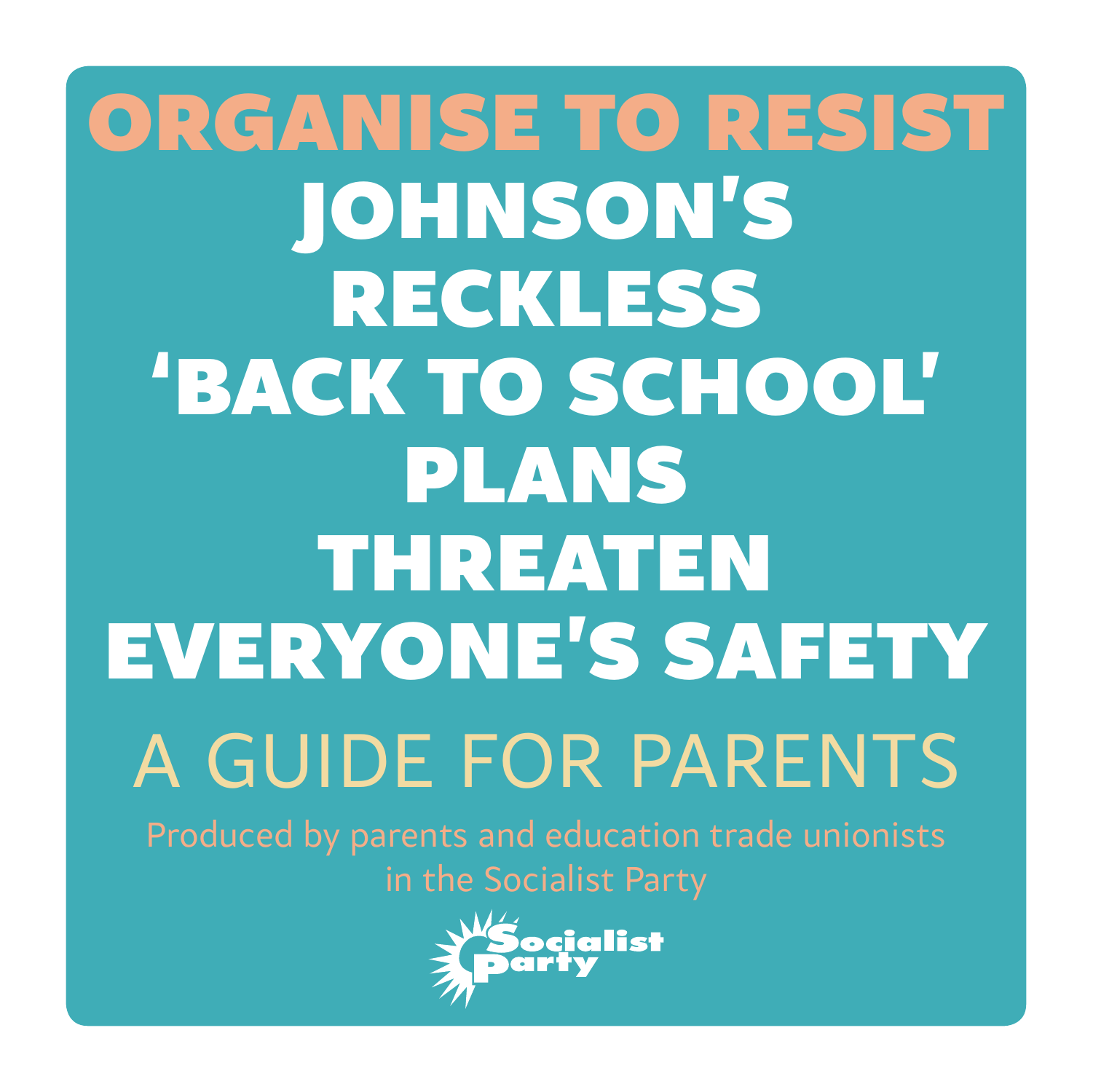#### 1. Who does the government want back in school on 1 June?

Most schools have stayed open to safely care for small numbers of children.

But now the government want primary schools to open on June 1st for all nursery, reception, Year 1 and Year 6 children, as well as all existing priority children.

That's over half the school back together.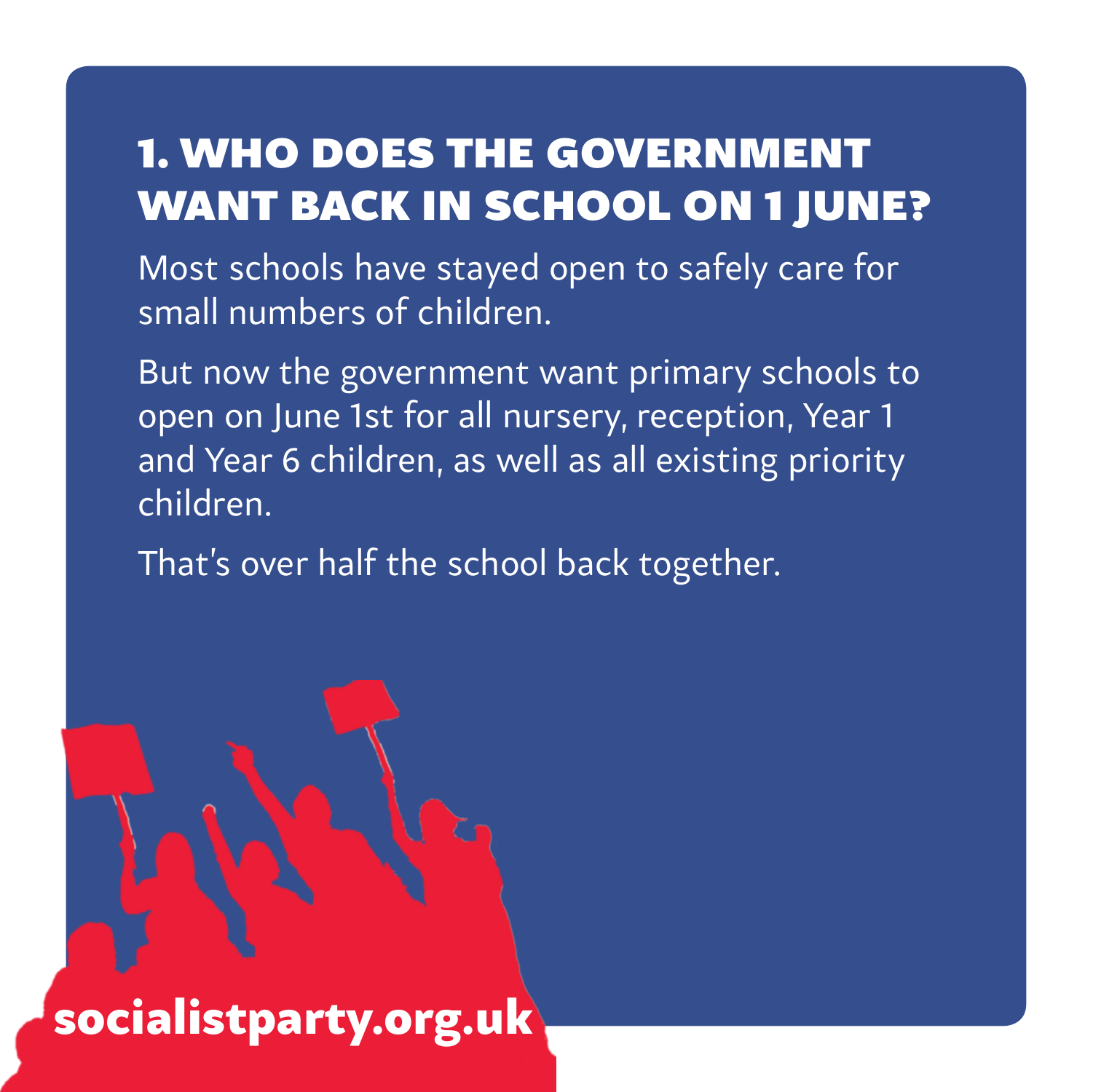#### 2. But won't schools make sure they teach my child safely?

Schools simply can't open safely yet to more children.

Young children sneeze and cough, they want to run and play together.

It will be impossible to keep them safely apart.

Shared surfaces and equipment will be infected.

The virus will inevitably spread between children and staff.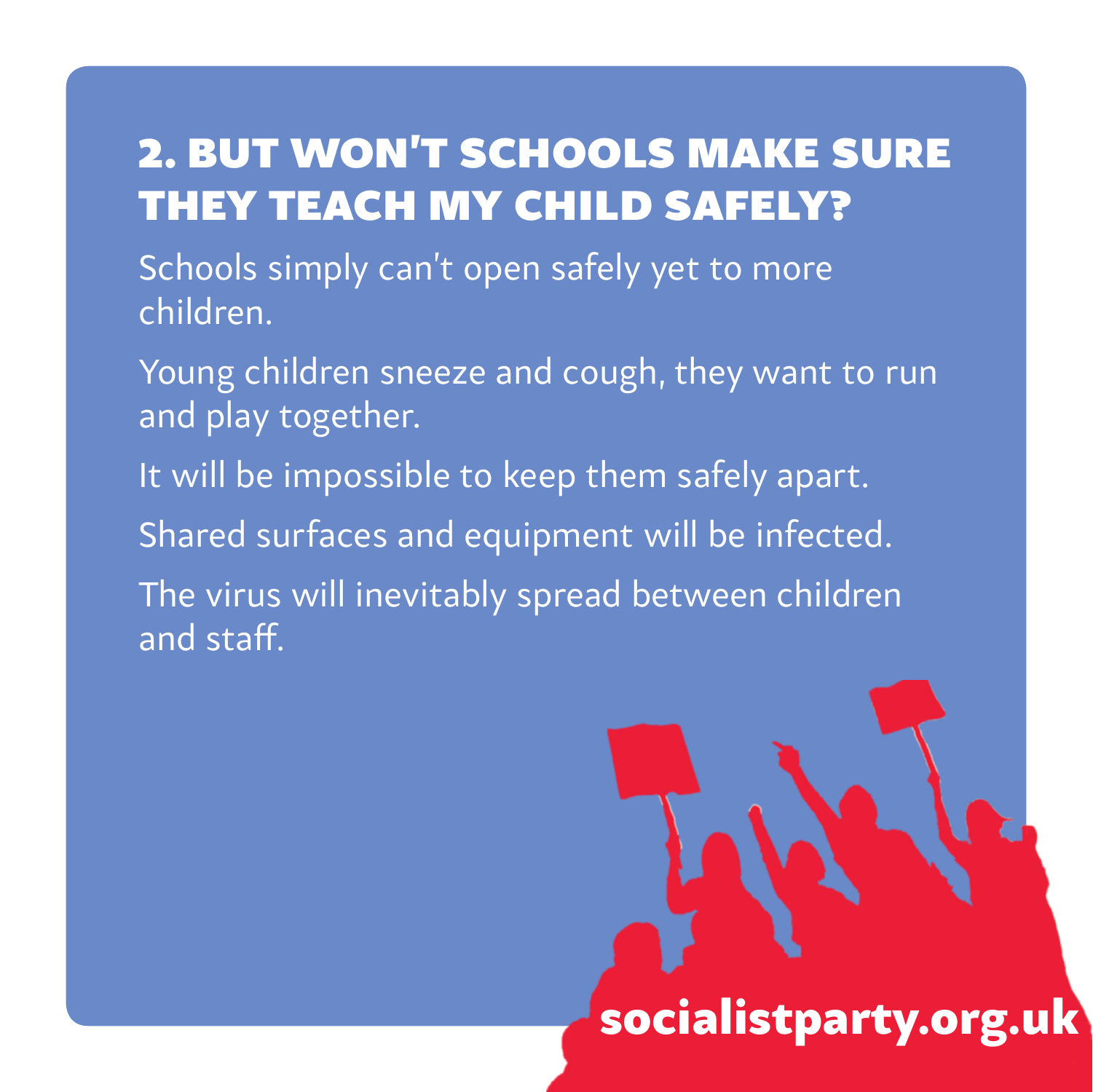#### 3. Why are the government's plans so dangerous for all of us?

Infection levels in our communities are still too high.

There is still no proper testing and tracing system in place.

Nobody will know who is carrying the virus into school, especially as most children don't show symptoms.

Nobody will know which children and adults are then taking the virus back to their families and their vulnerable relatives. A 'second wave' of the virus will spread – that means more danger and more deaths.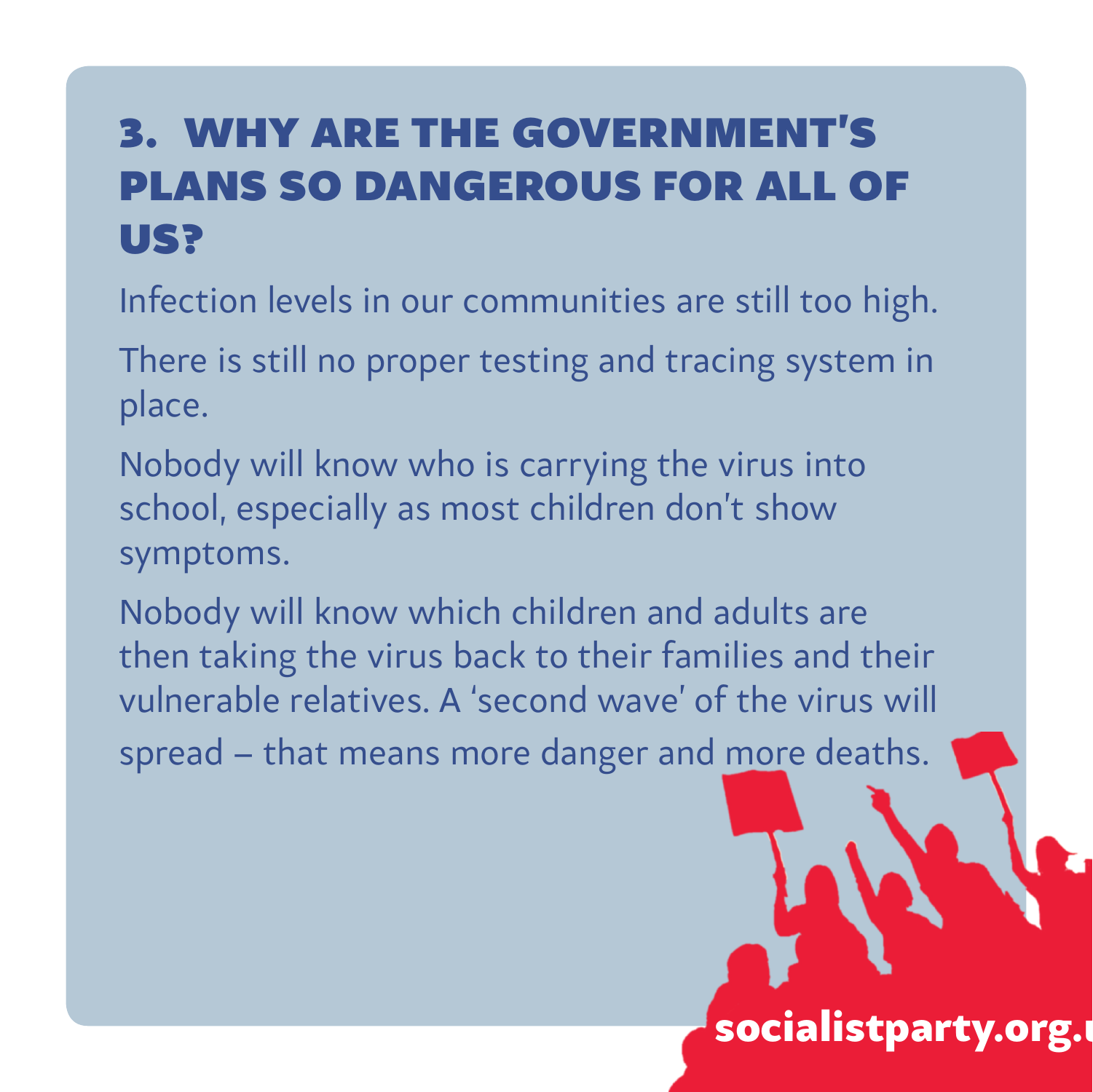#### 4. Will this make my child unwell?

The Government is trying to trick parents into thinking this can all be done safely.

It can't.

- They say most children can't get seriously unwell with Covid-19.
- That's true but some can. For example, while rare, there's a growing concern about an inflammatory syndrome in children linked to the virus.
- But children also won't be happy.

 $\mathbf{u}$ k socialistparty.org.uk socialistparty.org.uk socialistparty.org.uk socialistparty.org.uk

They will be told to keep apart from friends and teachers.

Schools will be strange and confusing places. Emotional and wellbeing support also needs to be securely in place before schools open safely.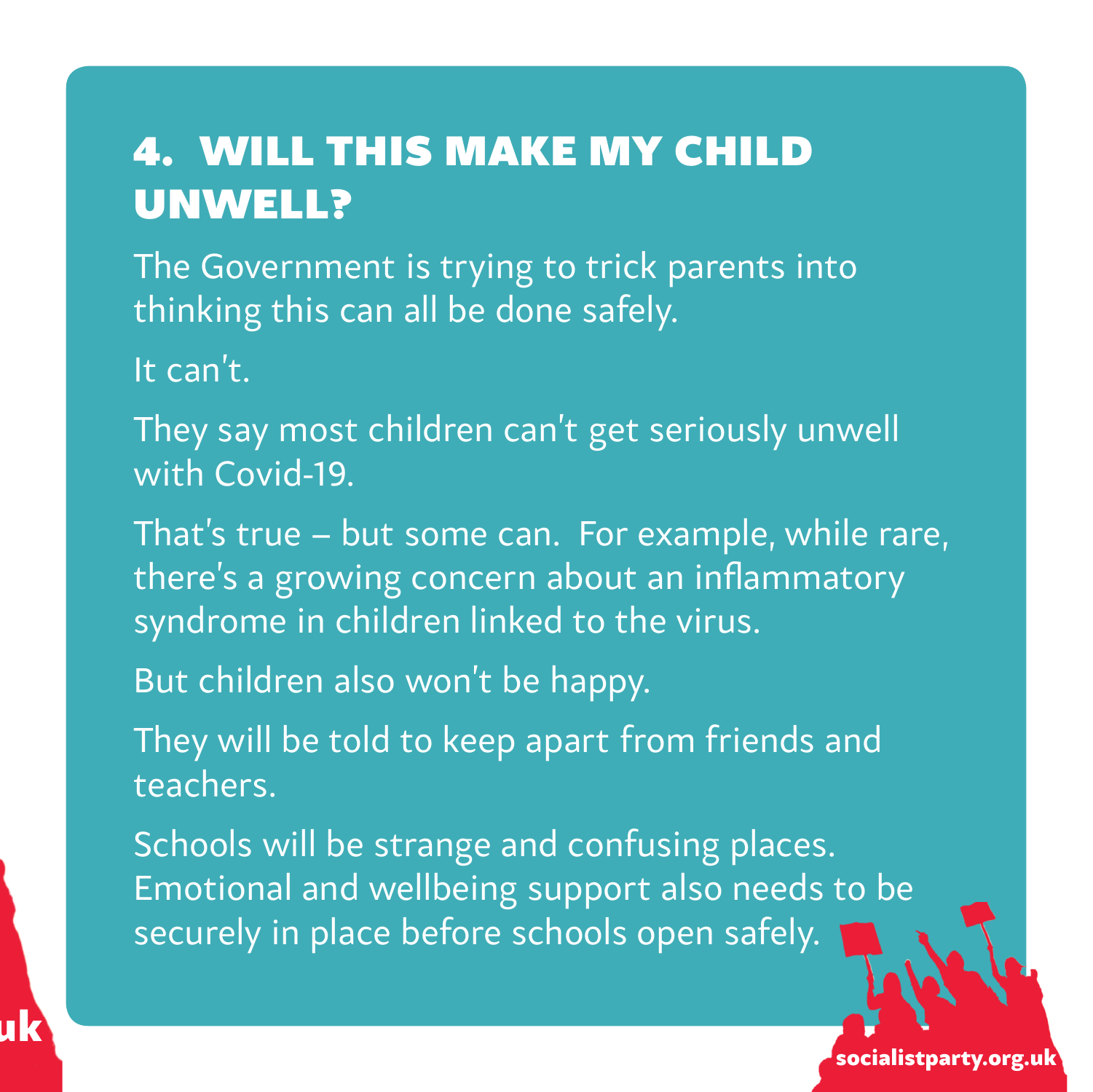#### 5. Why does the government want schools to open when it's not safe?

Their plans are not based on safety. If they were, you wouldn't start with the youngest kids who will find it hardest to keep apart.

For them, it's all about childminding – so employers can tell us we should all be back in our workplaces, whether we think it's safe or not.

Of course, parents need pay and help with childcare. But safety comes first, not employers' profit margins.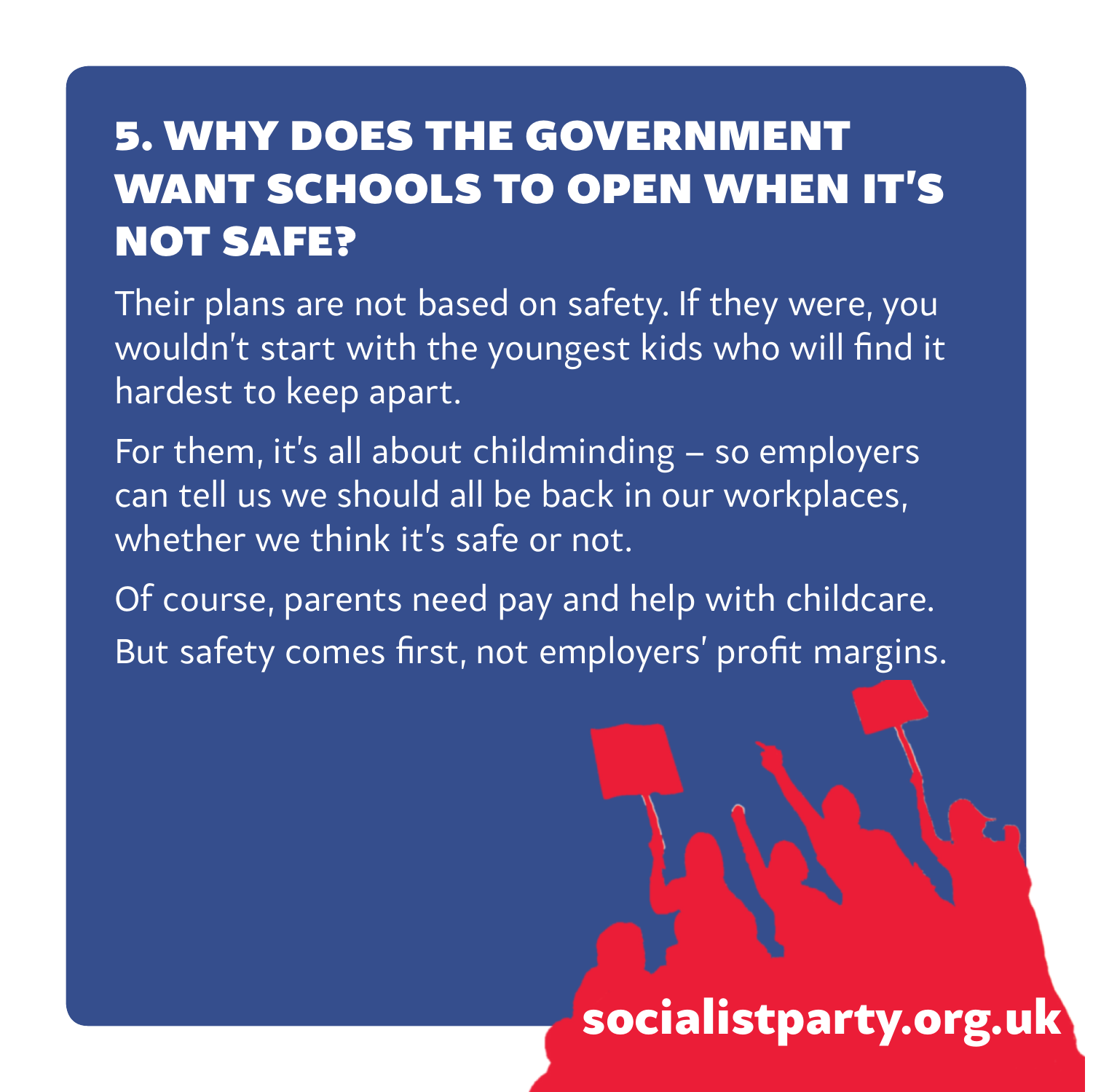#### 6. When will it be safe for schools to open?

We can't trust Ministers to know what's safe for our children.

It's their failure to get infection rates down, and to make sure testing and tracing systems are in place, that are to blame for schools not yet being safe to open further.

Doctors understand health, not politicians. Their professional association, the BMA, say "until we have got case numbers much lower, we should not consider reopening schools" and that Government plans are "too fast, too confusing and too risky".

They agree with staff trade unions that schools must have testing and isolation protocols securely in place first so that any outbreak can be controlled.

Parents and unions should make the decision together about what's safe for children and staff, not the politicians who have failed us.

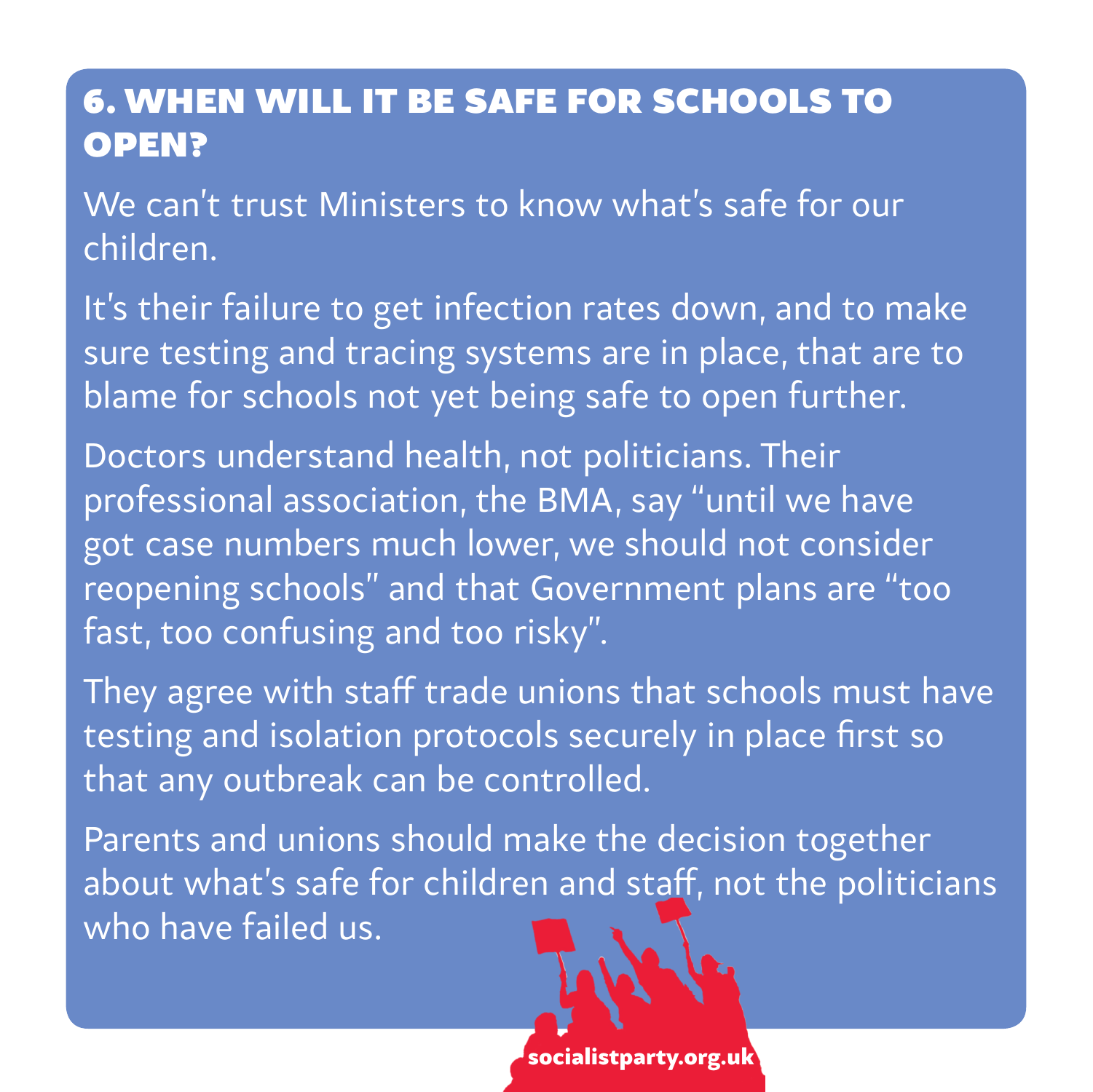#### 7. It's hard for me to look after my child at home. What can I do?

It's been hard to have children off school for this long.

But schools are doing what they can to support families with online learning and teaching small numbers of children in school itself.

Contact your school if you need more help or if your child is struggling with work they have set.

But, again, it's the Government that needs to act.

They haven't delivered on their promise to provide laptops and broadband to families who can't afford them.

They should be making sure every parent who has to look after children is fully supported financially and telling employers that they can't force parents back to work before schools can reopen safely.

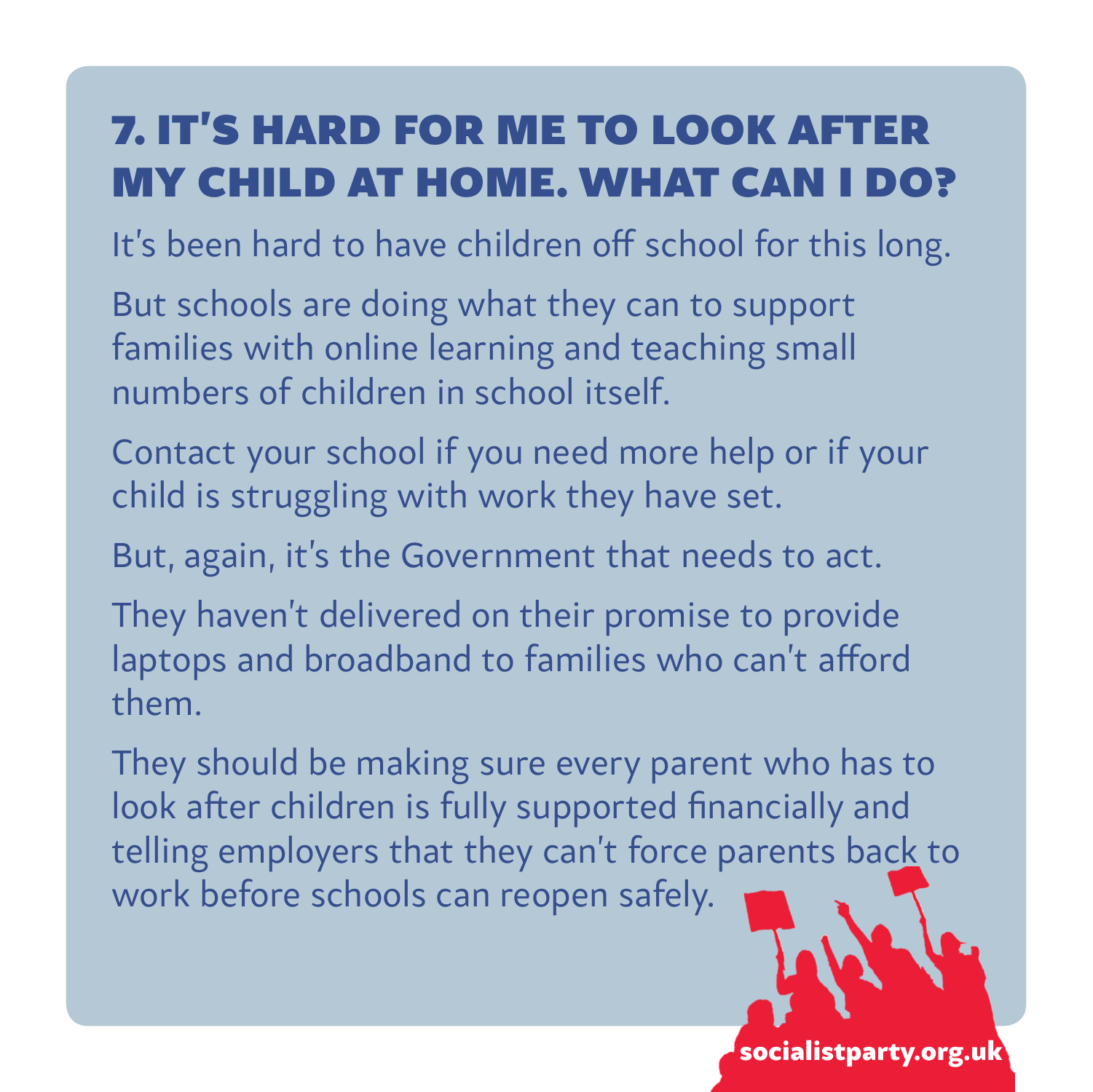#### 8. I agree it's unsafe. What do I do now to make sure we all refuse?

• Tell everyone you know - our children must not go back until schools are safe

• Contact other parents at your school and get organised together. Reassure them that the government has confirmed there will be NO fines if you keep children off school.

• Join a trade union and get support if your employer is putting you under unfair pressure to return to work.

• Write to your school and tell them parents think it's unsafe to open up on 1 June.

• Most Headteachers have exactly the same concerns as parents. Your support can help them stand firm against reopening. But some will be under pressure to open anyway.